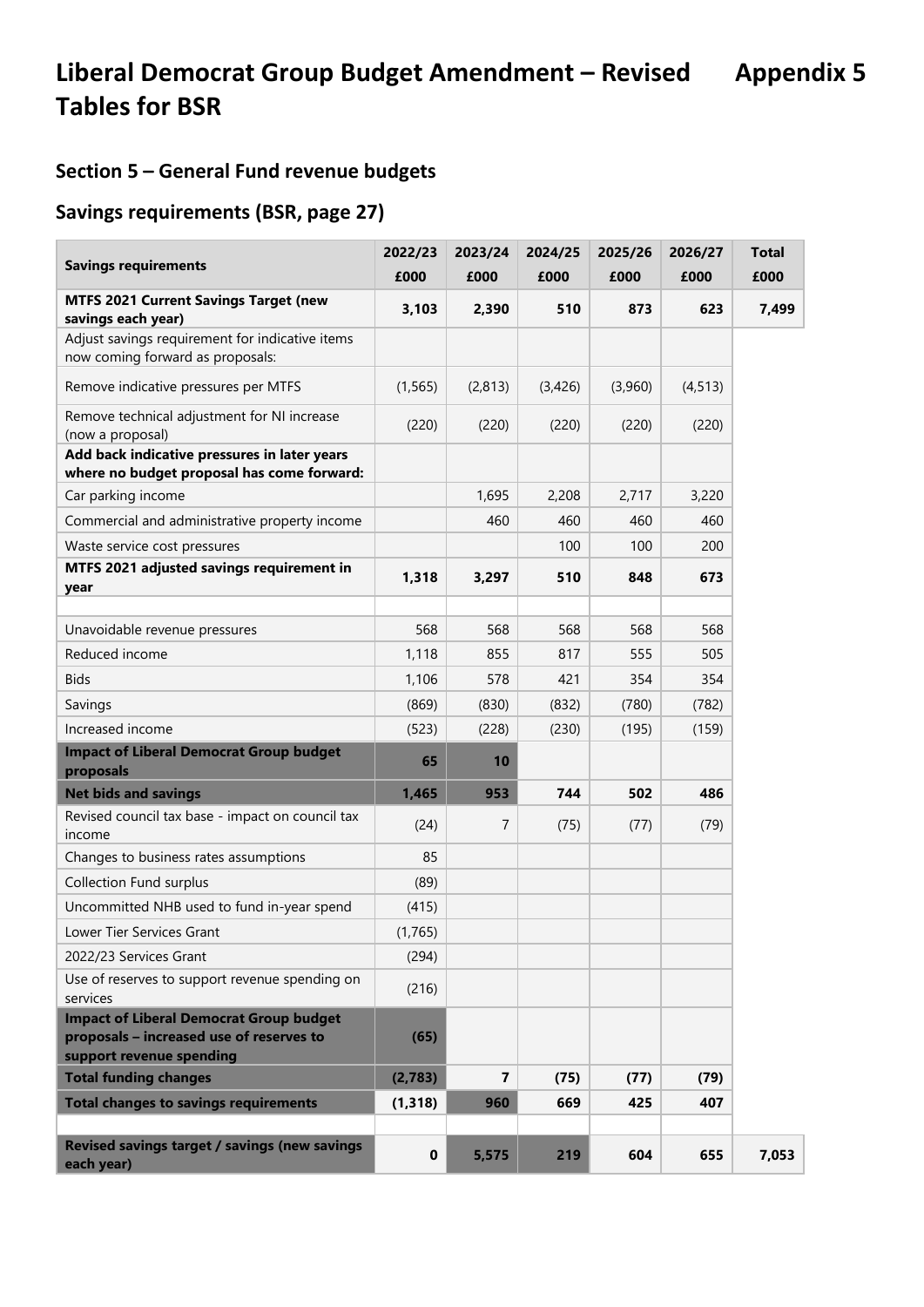## **Section 6 – General Fund capital budgets**

### **Capital receipts and development surpluses available (BSR, page 33)**

| <b>Capital receipts and development</b><br>surpluses available                                           | 2021/22<br>£000 | 2022/23<br>£000 | 2023/24<br>£000 | 2024/25<br>£000 | 2025/26<br>£000 | 2026/27<br>£000 |
|----------------------------------------------------------------------------------------------------------|-----------------|-----------------|-----------------|-----------------|-----------------|-----------------|
| <b>Brought forward at 1 April</b>                                                                        | 14,182          | 224             | 4,185           | 7,620           | 6,389           | 5,689           |
| Forecast capital receipts and<br>development surpluses                                                   | 8.754           | 7.139           | 8,486           | $\Omega$        | $\mathbf{0}$    | 2,000           |
| Used for financing of in-year capital<br>plan expenditure                                                | (22, 712)       | (2,668)         | (939)           | (1,231)         | (700)           | (700)           |
| Used for financing of historic capital<br>plan expenditure (to reduce internal or<br>external borrowing) | $\Omega$        | (441)           | (4, 112)        | $\Omega$        | $\mathbf{0}$    | $\Omega$        |
| <b>Impact of Liberal Democrat Group</b><br>budget proposals                                              | $\bf{0}$        | (69)            | $\bf{0}$        | $\bf{0}$        | $\bf{0}$        |                 |
| <b>Carried forward at 31 March</b>                                                                       | 224             | 4,185           | 7,620           | 6,389           | 5,689           | 6.989           |

### **Capital plan spending (BSR, page 33)**

| Capital plan spending                                              | 2021/22<br>£000 | 2022/23<br>£000 | 2023/24<br>£000 | 2024/25<br>£000 | 2025/26<br>£000 | 2026/27<br>£000 | <b>Total</b><br>£000 |
|--------------------------------------------------------------------|-----------------|-----------------|-----------------|-----------------|-----------------|-----------------|----------------------|
| <b>Spend MTFS October 2021</b>                                     | 94,473          | 28,082          | 30,345          | 8,362           | 710             | 700             | 162,672              |
| Approved since MTFS October 2021                                   | 5,828           | 0               | 0               | 60              | $\Omega$        | 0               | 5,888                |
| Capital plan before new proposals                                  | 100,301         | 28.082          | 30.345          | 8,422           | 710             | 700             | 168,560              |
| New proposals see Appendix C(a) and<br>narrative above for 2021/22 | (249)           | 7.752           | $\Omega$        | 0               | $\Omega$        | 0               | 7,503                |
| <b>Impact of Liberal Democrat Group</b><br>budget proposals        | $\bf{0}$        | 69              | $\bf{0}$        | $\bf{0}$        | $\bf{0}$        | $\bf{0}$        | 69                   |
| <b>Revised capital plan</b>                                        | 100,052         | 35,903          | 30,345          | 8,422           | 710             | 700             | 176,132              |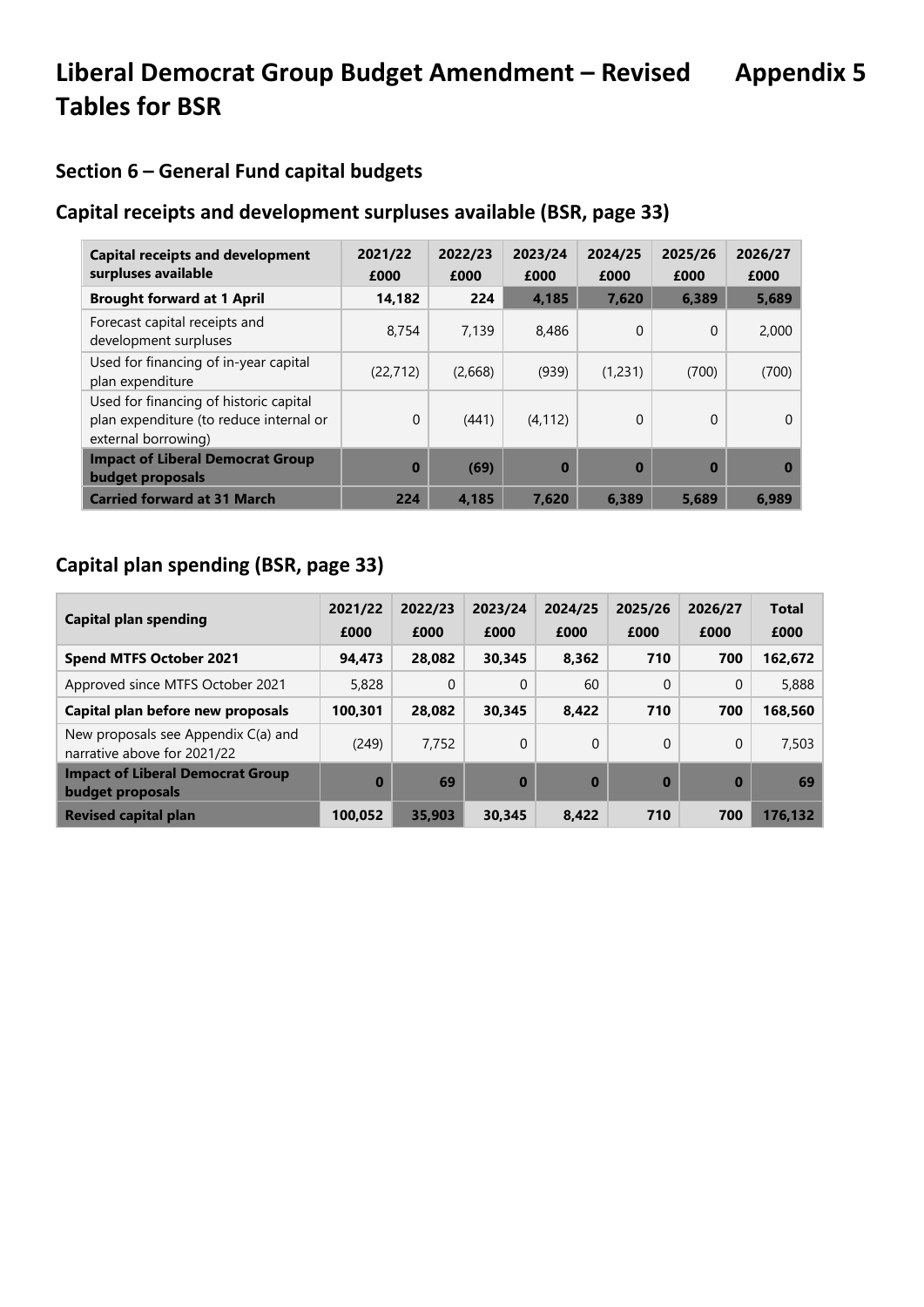## **Capital plan funding (BSR, page 34)**

| <b>Capital plan funding</b>                                                                                 | 2021/22<br>£000 | 2022/23<br>£000 | 2023/24<br>£000 | 2024/25<br>£000  | 2025/26<br>£000 | 2026/27<br>£000  |
|-------------------------------------------------------------------------------------------------------------|-----------------|-----------------|-----------------|------------------|-----------------|------------------|
| <b>External support</b>                                                                                     |                 |                 |                 |                  |                 |                  |
| Developer contributions                                                                                     | (2, 511)        | (41)            | (10)            | (18)             | (10)            | $\Omega$         |
| Other sources                                                                                               | (3,299)         | (5, 945)        | 0               | 0                | $\Omega$        | $\Omega$         |
| <b>Total - External support</b>                                                                             | (5, 810)        | (5,986)         | (10)            | (18)             | (10)            | $\mathbf 0$      |
|                                                                                                             |                 |                 |                 |                  |                 |                  |
| <b>City Council</b>                                                                                         |                 |                 |                 |                  |                 |                  |
| Direct Revenue Financing (DRF) - GF<br>services                                                             | (8)             | $\Omega$        | $\mathbf 0$     | $\boldsymbol{0}$ | $\Omega$        | $\mathbf 0$      |
| Direct Revenue Financing (DRF) - in-year<br>allocation of revenue funding                                   | (2,082)         | $\Omega$        | $\overline{0}$  | $\mathbf 0$      | $\Omega$        | $\mathbf 0$      |
| Earmarked Reserve - Repairs and<br>renewals fund - vehicles                                                 | (1,221)         | $\Omega$        | $\overline{0}$  | 0                | $\Omega$        | $\mathbf 0$      |
| Earmarked Reserves - Other                                                                                  | (1, 777)        | (120)           | $\mathbf 0$     | $\overline{0}$   | $\Omega$        | $\mathbf 0$      |
| Capital receipts and development<br>surpluses                                                               | (22, 712)       | (2,668)         | (939)           | (1, 231)         | (700)           | (700)            |
| External borrowing - Park Street<br>redevelopment                                                           | (35,700)        | (18, 534)       | (29, 396)       | (7, 173)         | $\mathbf 0$     | $\boldsymbol{0}$ |
| Internal and external borrowing - on-<br>lending for capital purposes                                       | (29, 015)       | (5,700)         | $\mathbf 0$     | $\mathbf 0$      | $\Omega$        | $\mathbf 0$      |
| Internal and external borrowing - other<br>schemes                                                          | (1, 727)        | (2,826)         | $\mathbf 0$     | 0                | $\Omega$        | $\mathbf 0$      |
| <b>Impact of Liberal Democrat Group</b><br>budget proposals - Capital receipts and<br>development surpluses | $\bf{0}$        | (69)            | $\bf{0}$        | $\bf{0}$         | $\bf{0}$        | $\bf{0}$         |
| <b>Total - City Council</b>                                                                                 | (94, 242)       | (29, 917)       | (30, 335)       | (8, 404)         | (700)           | (700)            |
|                                                                                                             |                 |                 |                 |                  |                 |                  |
| <b>Total Funding</b>                                                                                        | (100, 052)      | (35, 903)       | (30, 345)       | (8, 422)         | (710)           | (700)            |
| <b>Capital Plan</b>                                                                                         | 100,052         | 35,903          | 30,345          | 8,422            | 710             | 700              |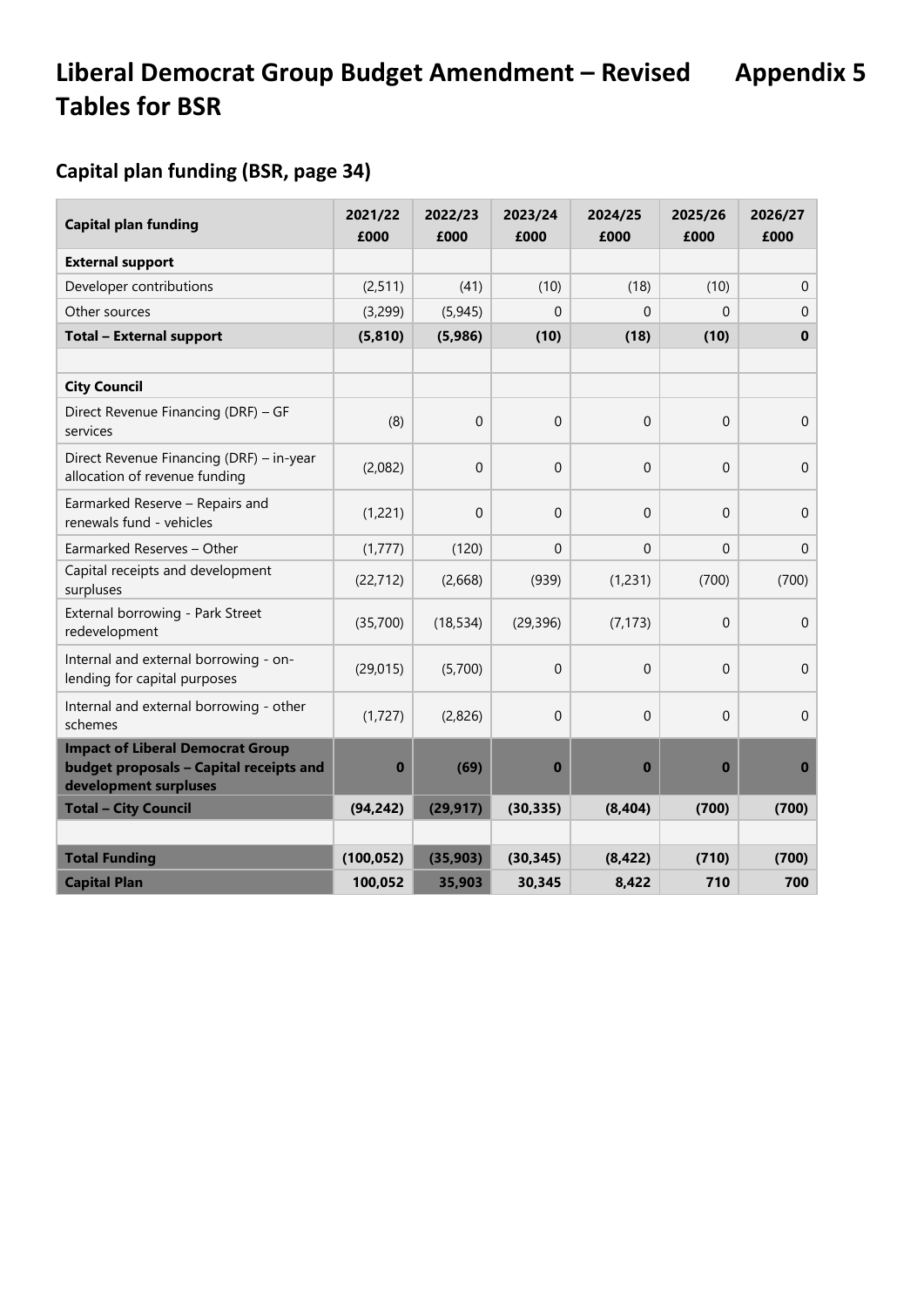## **Liberal Democrat Group Budget Amendment – Revised Tables for BSR Appendix 5**

## **Section 7 – General Fund: Expenditure and funding 2021/22 to 2031/32 (BSR, pages 35-36)**

| <b>Description / £'000s</b>                                                                      | 2021/22      | 2022/23        | 2023/24        | 2024/25        | 2025/26      | 2026/27      | 2027/28      | 2028/29      | 2029/30      | 2030/31      | 2031/32     |
|--------------------------------------------------------------------------------------------------|--------------|----------------|----------------|----------------|--------------|--------------|--------------|--------------|--------------|--------------|-------------|
| <b>Expenditure</b>                                                                               |              |                |                |                |              |              |              |              |              |              |             |
| Strategy and External Partnerships                                                               | 6,918        | 6,530          | 6,450          | 6,841          | 6,891        | 6,905        | 7,252        | 7,614        | 7,984        | 8,364        | 8,755       |
| Finance and Resources                                                                            | (4, 945)     | (5, 153)       | (4,305)        | (4,801)        | (4,800)      | (4, 765)     | (4,704)      | (4,642)      | (4, 577)     | (4, 511)     | (4, 442)    |
| General Fund Housing                                                                             | 4,556        | 3,542          | 3,674          | 3,764          | 3,857        | 3,933        | 4,028        | 4,126        | 4,226        | 4,329        | 4,435       |
| Climate Change, Environment and City<br>Centre                                                   | 5,280        | 5,316          | 5,307          | 5,426          | 5,583        | 5,673        | 5,792        | 5,915        | 6,041        | 6,171        | 6,304       |
| Communities                                                                                      | 8,446        | 7,443          | 7,414          | 7,466          | 7,551        | 7,640        | 7,780        | 7,923        | 8,072        | 8,225        | 8,383       |
| Open Spaces, Sustainable Food and<br><b>Community Wellbeing</b>                                  | 2,814        | 2,607          | 2,553          | 2,529          | 2,564        | 2,617        | 2,691        | 2,764        | 2,839        | 2,916        | 2,996       |
| Planning policy and transport                                                                    | 3,438        | 4,063          | 4,267          | 4,611          | 4,910        | 5,374        | 5,393        | 5,413        | 5,436        | 5,462        | 5,490       |
| <b>Impact of Liberal Democrat Group</b><br>budget proposals (before allocation to<br>portfolios) | $\bf{0}$     | 65             | 10             | $\bf{0}$       | $\bf{0}$     | $\bf{0}$     | $\bf{0}$     | $\bf{0}$     | $\bf{0}$     | $\bf{0}$     | $\bf{0}$    |
| Revised net savings requirement                                                                  | $\mathbf{0}$ | $\overline{0}$ | (5, 575)       | (5, 794)       | (6,398)      | (7,053)      | (7,703)      | (8, 354)     | (9,047)      | (9,758)      | (10, 515)   |
| <b>Net service budgets</b>                                                                       | 26,507       | 24,413         | 19,795         | 20,042         | 20,158       | 20,324       | 20,529       | 20,759       | 20,974       | 21,198       | 21,406      |
|                                                                                                  |              |                |                |                |              |              |              |              |              |              |             |
| Capital accounting adjustments                                                                   | (6, 336)     | (6, 336)       | (6, 337)       | (6, 336)       | (6, 336)     | (6, 336)     | (6, 336)     | (6, 336)     | (6, 336)     | (6, 336)     | (6, 336)    |
| Capital expenditure financed from revenue                                                        | 1,458        | $\mathbf 0$    | $\overline{0}$ | $\overline{0}$ | $\mathbf{0}$ | $\mathbf{0}$ | $\mathbf{0}$ | $\mathbf{0}$ | $\mathbf{0}$ | $\mathbf{0}$ | $\mathbf 0$ |
| Cost of revised capital financing strategy                                                       | $\mathbf{0}$ | 40             | 180            | 320            | 460          | 600          | 740          | 880          | 1,020        | 1,160        | 1,300       |
| Collection fund deficit                                                                          | 25,335       | 2,481          | 3,247          | $\mathbf{0}$   | $\Omega$     | $\Omega$     | $\Omega$     | $\Omega$     | $\Omega$     | $\mathbf{0}$ | $\Omega$    |
| Contributions to earmarked funds                                                                 | 5,522        | 627            | 395            | 395            | 395          | 395          | 395          | 395          | 395          | 395          | 395         |
| <b>Net spending requirement</b>                                                                  | 52,486       | 21,225         | 17,280         | 14,421         | 14.677       | 14,983       | 15.328       | 15,698       | 16.053       | 16,417       | 16.765      |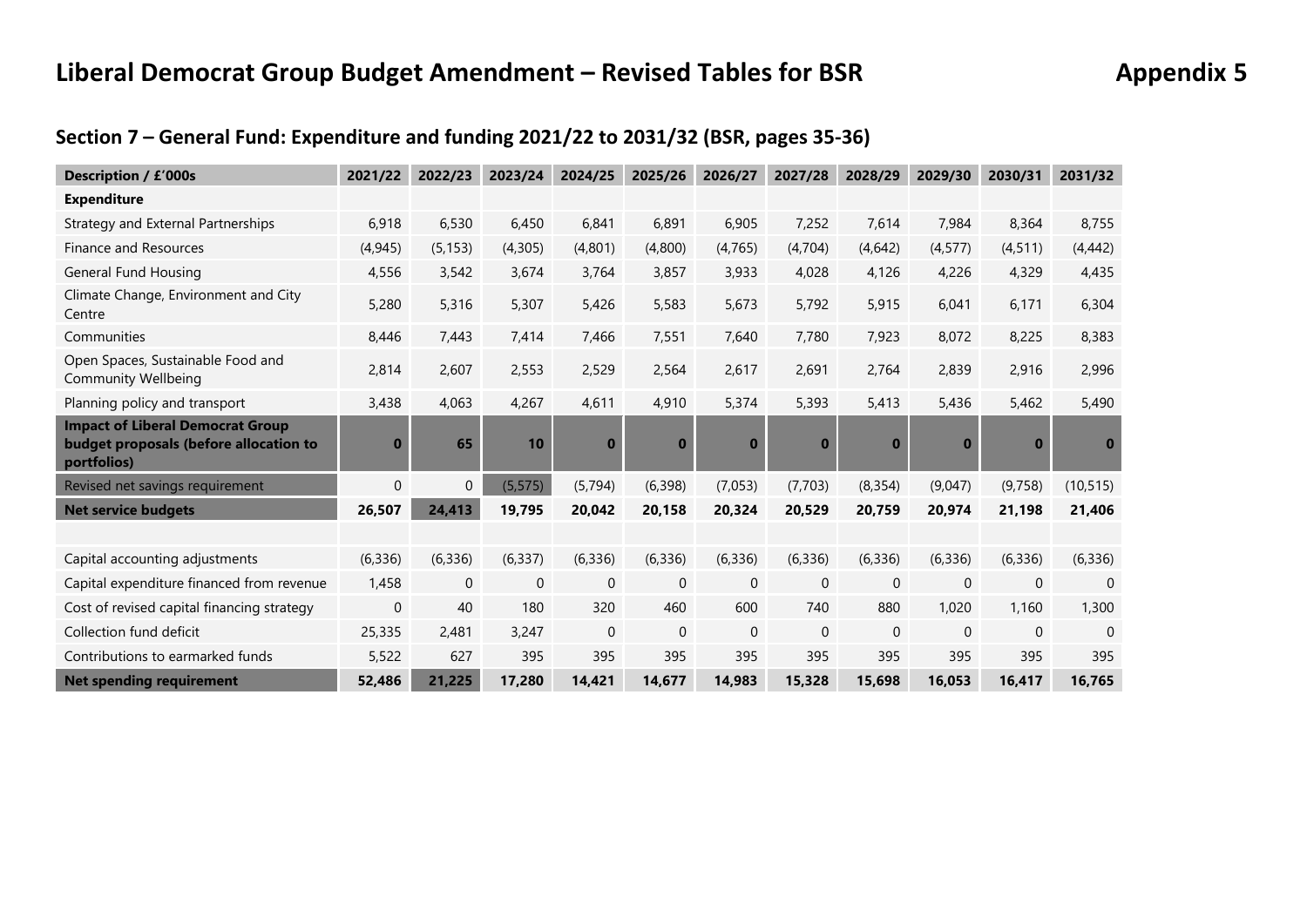# **Liberal Democrat Group Budget Amendment – Revised Tables for BSR Appendix 5**

| Description / £'000s                                                                                                   | 2021/22   | 2022/23   | 2023/24        | 2024/25        | 2025/26        | 2026/27        | 2027/28        | 2028/29      | 2029/30        | 2030/31      | 2031/32        |
|------------------------------------------------------------------------------------------------------------------------|-----------|-----------|----------------|----------------|----------------|----------------|----------------|--------------|----------------|--------------|----------------|
| <b>Funded by:</b>                                                                                                      |           |           |                |                |                |                |                |              |                |              |                |
| Settlement Funding Assessment (SFA)                                                                                    | (4,272)   | (4,272)   | (4, 118)       | (4, 118)       | (4, 118)       | (4, 118)       | (4, 118)       | (4, 118)     | (4, 118)       | (4, 118)     | (4, 118)       |
| Locally Retained Business Rates - Growth<br>Element/additional income                                                  | (9,747)   | (4, 301)  | (883)          | (1, 138)       | (1,405)        | (1,405)        | (1,405)        | (1,405)      | (1,405)        | (1,405)      | (1,405)        |
| Core Funding Grants                                                                                                    | (988)     | (2,059)   | $\overline{0}$ | $\overline{0}$ | $\overline{0}$ | $\mathbf{0}$   | $\overline{0}$ | $\mathbf{0}$ | 0              | $\mathbf{0}$ | $\mathbf{0}$   |
| New Homes Bonus (NHB)                                                                                                  | (3,458)   | (1, 957)  | $\mathbf{0}$   | $\overline{0}$ | $\mathbf{0}$   | $\overline{0}$ | $\mathbf{0}$   | $\mathbf{0}$ | $\overline{0}$ | $\mathbf{0}$ | $\overline{0}$ |
| Covid grant and furloughing income                                                                                     | (652)     | $\Omega$  | $\Omega$       | $\overline{0}$ | $\Omega$       | $\Omega$       | $\Omega$       | $\Omega$     | $\Omega$       | $\mathbf{0}$ | $\mathbf{0}$   |
| Appropriations from earmarked funds                                                                                    | (27, 790) | (3,225)   | (3,247)        | $\mathbf{0}$   | $\overline{0}$ | $\mathbf{0}$   | $\mathbf{0}$   | $\mathbf{0}$ | 0              | $\mathbf{0}$ | $\mathbf{0}$   |
| Council Tax                                                                                                            | (9,033)   | (9,371)   | (9,855)        | (10,243)       | (10, 559)      | (10, 865)      | (11,210)       | (11, 580)    | (11,935)       | (12,299)     | (12, 647)      |
| Contributions to / (from) reserves                                                                                     | 3,454     | 4.025     | 823            | 1,078          | 1,405          | 1,405          | 1,405          | 1,405        | 1,405          | 1,405        | 1,405          |
| <b>Impact of Liberal Democrat Group</b><br>budget proposals – increased use of<br>reserves to support revenue spending | $\Omega$  | (65)      | $\bf{0}$       | $\bf{0}$       | $\bf{0}$       | $\bf{0}$       | $\bf{0}$       | $\bf{0}$     | $\bf{0}$       | $\bf{0}$     |                |
| <b>Total funding</b>                                                                                                   | (52, 486) | (21, 225) | (17, 280)      | (14, 421)      | (14, 677)      | (14, 983)      | (15, 328)      | (15,698)     | (16,053)       | (16, 417)    | (16, 765)      |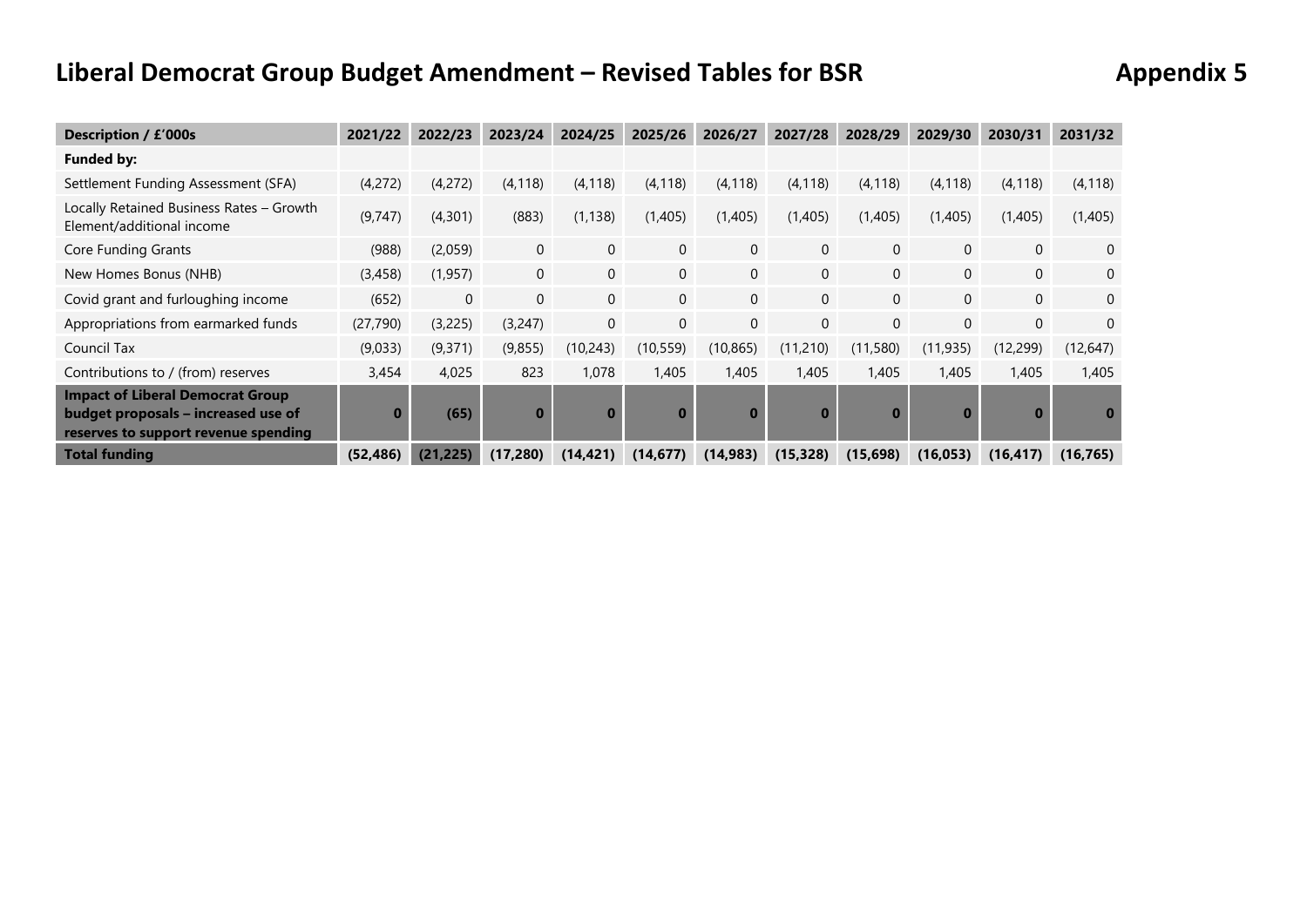### **Section 8 – Risks and reserves**

### **General Fund Reserves (BSR, page 53)**

| £000                                                                                                                      | 2021/22   | 2022/23   | 2023/24   | 2024/25   | 2025/26   | 2026/27   |
|---------------------------------------------------------------------------------------------------------------------------|-----------|-----------|-----------|-----------|-----------|-----------|
| <b>Balance as at 1 April b/fwd</b>                                                                                        | (16, 594) | (20, 048) | (24,008)  | (24, 831) | (25,909)  | (27, 314) |
| Contribution from reserves to<br>support delivery of services                                                             | 1,534     | 216       |           |           |           |           |
| Carry forwards                                                                                                            | 659       |           |           |           |           |           |
| Projected business rates surplus                                                                                          | (9,747)   | (4,301)   | (883)     | (1, 138)  | (1,405)   | (1,405)   |
| Contribution to the Climate<br>Change Fund (NCL4667 and NCL<br>4722)                                                      | 200       |           |           |           |           |           |
| Funding and contingency for Our<br>Cambridge transformation<br>programme                                                  | 3,900     |           |           |           |           |           |
| Contingency funding for adults<br>with 'multiple disadvantage'<br>programme                                               |           | 60        | 60        | 60        |           |           |
| <b>Impact of Liberal Democrat</b><br>Group budget proposals -<br>increased use of reserves to<br>support revenue spending |           | 65        |           |           |           |           |
| <b>Balance as at 31 March (c/fwd)</b>                                                                                     | (20, 048) | (24,008)  | (24, 831) | (25,909)  | (27, 314) | (28, 719) |